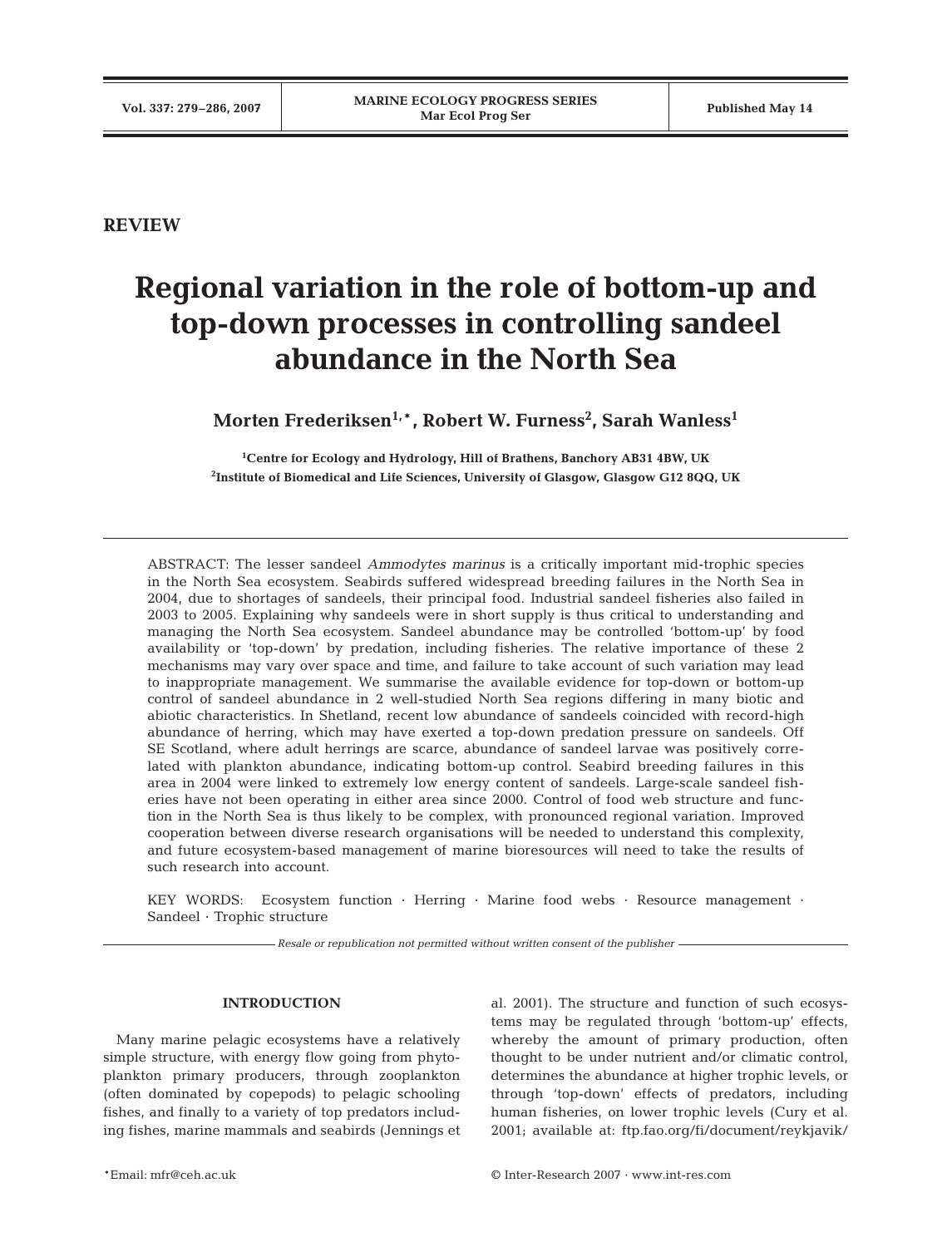Default.htm). Recently, there has been strong interest in when and where each of these mechanisms is more important (Hunt et al. 2002, Worm & Myers 2003, Munch et al. 2005, Scheffer et al. 2005, Ware & Thomson 2005, Halpern et al. 2006). The dominant type of regulation in a specific ecosystem clearly has major implications for resource management and for inferring causes of observed changes in ecosystem components (Cury & Shannon 2004, Hunt & McKinnell 2006).

The North Sea is one of the most heavily fished regional seas in the world, and fisheries have undoubtedly had major impacts on ecosystem structure and function over several centuries. In heavily fished systems, trophic structure is simplified and food webs are shortened, probably leading to decreased resilience to environmental perturbations (Pauly & Maclean 2003). Consistent with this hypothesis, rapid climate-driven changes have become apparent in recent years at all trophic levels in the North Sea (Edwards et al. 2002, Beaugrand 2004, Edwards & Richardson 2004, Perry et al. 2005), including top predators such as seabirds (Frederiksen et al. 2004, Grosbois & Thompson 2005). Most species of seabirds in the North Sea suffered widespread reproductive failures in 2003 and 2004 (Mavor et al. 2005). The most severe problems, including total failures of some species, occurred in Shetland and Orkney in the northernmost part of the North Sea, but in 2004 exceptionally low breeding success was also observed in colonies along the east coast of Britain (Harris et al. 2004, Mavor et al. 2005). Although inclement weather during the chick-rearing period was partly to blame at some colonies (S. Wanless, M.P. Harris & M. Frederiksen pers. obs.), the main proximate cause of the breeding failures was a lack of high-quality food, i.e. small pelagic fishes with a high lipid content (Davis et al. 2005, Wanless et al. 2005). Most seabirds in the North Sea feed predominantly on lesser sandeels *Ammodytes marinus* (hereafter sandeels) during the breeding season (Wanless et al. 1998, Furness 2002). Since the 1970s, sandeels have been the dominant mid-trophic pelagics in the North Sea, and around Shetland no other high-lipid prey fishes occur in sufficient densities to support successful breeding of most piscivorous seabirds (Johnston 1999, Furness & Tasker 2000). There is thus little doubt that the observed seabird breeding failures were linked to low availability of high-quality sandeel prey. Further evidence for the bad state of North Sea sandeel stocks comes from the large-scale industrial fishery: during the 1990s annual landings were 600 000 to 1 100 000 metric tons (t), but in 2003 and 2004 they fell to around 300 000 t, despite effort being maintained (ICES 2004). The fishery was

closed completely by the European Commission from 15 July 2005 after real-time monitoring showed low catch per unit effort and very poor recruitment of the 2004 cohort (Anonymous 2005).

Recruitment to sandeel stocks in the southern North Sea has been shown to be negatively affected by high winter sea temperature (Arnott & Ruxton 2002). Virtual population analysis (VPA) estimates show that sandeel recruitment was very low in 2002 to 2004 (ICES 2006). It thus seems obvious to link the problems that sandeel stocks (and in consequence breeding seabirds) experienced in 2003 and 2004 to regional climate change, and such a connection has indeed been made and widely publicised (e.g. Royal Commission on Environmental Pollution 2004). However, there is as yet no published evidence to show that high sea temperatures were associated with the observed sandeel recruitment failures in 2002 to 2004, and the exact mechanism through which climate affects sandeel recruitment is also unclear. While climate-driven bottom-up control of sandeel abundance is a plausible scenario, other explanations are possible and should be considered. Specifically, a 'new' source of possible top-down control has reappeared in the North Sea since 2000. Herring *Clupea harengus*, which feed on sandeel larvae as well as zooplankton, have increased from a spawning stock biomass of less than 100 000 t in the late 1970s to 2 million t in 2004, a level not seen since they were reduced dramatically by overfishing in the 1960s (ICES 2005). Could this increase in herring have had an impact on sandeels? It is also clear that even within the North Sea, a relatively homogeneous shelf sea, there is extensive regional variation in (e.g.) bathymetry, climate, hydrography, community composition at all trophic levels and fishing pressure. This regional variation is likely to affect the relative importance of top-down and bottom-up mechanisms. Here, we summarise evidence for how food abundance, predation and fisheries have affected sandeel abundance in the North Sea, and discuss the relative importance of top-down and bottom-up control in 2 well-studied regions of the North Sea (Shetland and east Scotland), and how this influences patterns at the ecosystem level. We also provide suggestions as to how researchers may reach firmer conclusions on regulation of marine ecosystems, and how knowledge about ecosystem regulation can play a part in sustainable management of marine bioresources. The approach we take here reflects our perspective as vertebrate ecologists with particular interest in seabirds. We hope that this paper will generate debate about how the abundance of a key mid-trophic species is controlled, and the implications this has for research and management.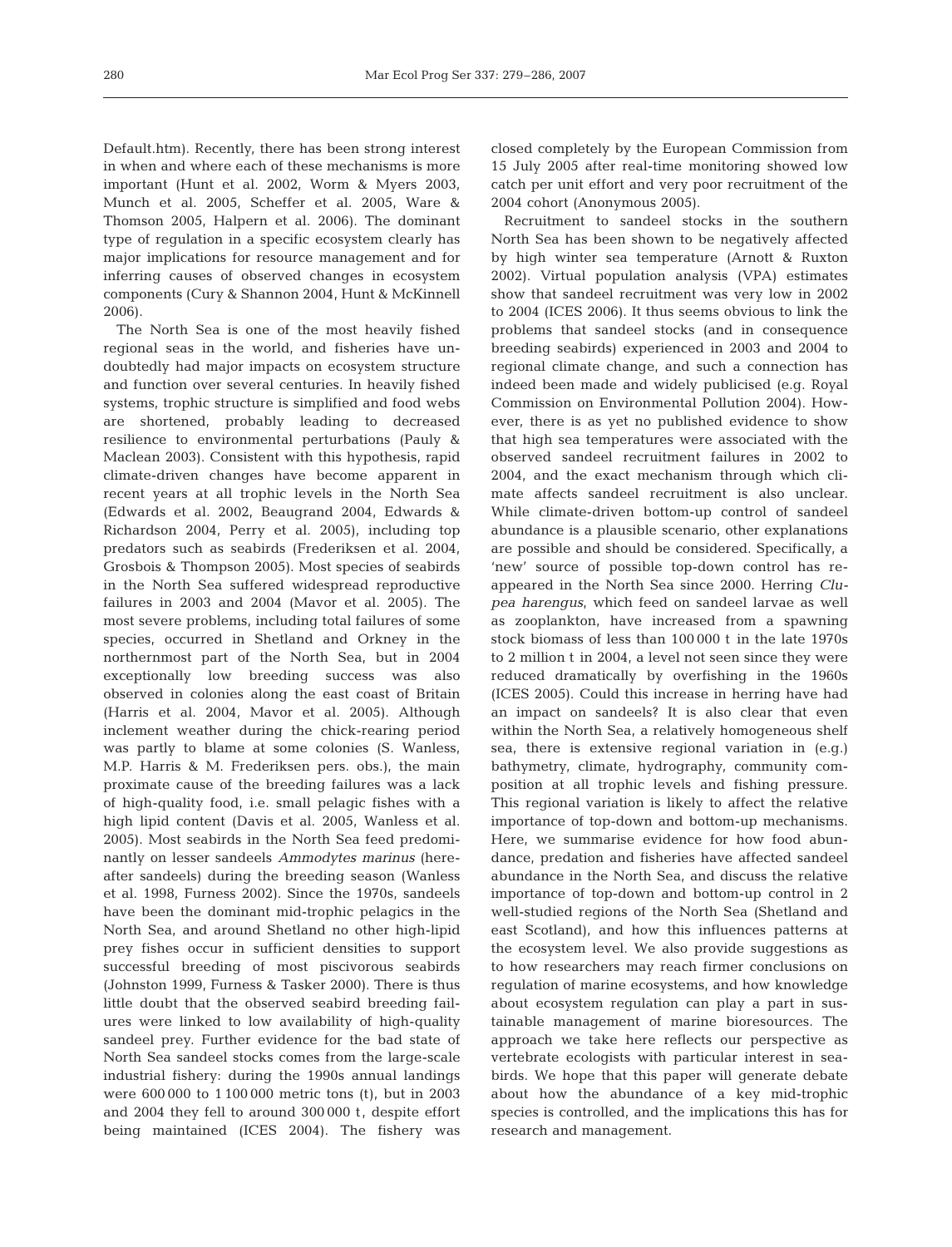#### **SANDEEL AND HERRING BIOLOGY**

Sandeels and herring are both small to mediumsized, high-lipid, schooling pelagic fishes feeding mainly on zooplankton, and both can be extremely numerous in temperate seas around NW Europe (Muus et al. 1999). Nevertheless, there are several fundamental differences between them. Herring are larger than sandeels, and they feed on sandeel larvae as well as on zooplankton (Last 1989), whereas sandeels feed largely on copepods (Reay 1986). While herring are pelagic throughout their lives, sandeels have a more complex life cycle. The adults spend most of the year buried in sandy sediments, and only emerge to feed during daylight hours in late spring and early summer, and briefly to spawn in mid-winter. The pelagic larvae hatch in early spring, and after metamorphosis around May the young 0-group fish establish a diurnal rhythm similar to that of the adults. They continue feeding until late summer. Sandeels are dependent on specific types of sandy sediments, and adults only occur in areas where such sediments are common (Wright et al. 2000). As a consequence, sandeels show pronounced population structuring within the North Sea (Pedersen et al. 1999), whereas the more nomadic herring belong to one large stock, the North Sea autumnspawning herring. Young herring predominantly develop in the southern and eastern North Sea, whereas adults concentrate in the northwest around Shetland for much of the year (ICES 2005). There is some evidence that the distribution of adult herring has shifted northward in recent years, consistent with both increasing sea temperatures and a northward shift in the copepod *Calanus finmarchicus*, an important prey item (Corten 2001). Both sandeels and herring have been heavily exploited by human fisheries, but in very different ways. Herring have for centuries been one of the most important fishes for human consumption in Europe, whereas sandeels have only been caught in large quantities since the development of 'industrial' fisheries for fishmeal and oil in the 1950s. During most of this period, the sandeel fishery has been concentrated on offshore banks in the central North Sea, outside the foraging range of most breeding seabirds. However, from 1990 a large sandeel fishery (up to  $100000 \, \text{t yr}^{-1}$ ) developed in the Wee Bankie area off SE Scotland; this fishery was closed in 2000 after concern about the low breeding success of some seabirds (Camphuysen 2005). In contrast, sandeel fisheries around Shetland have always been relatively small-scale, and following local seabird breeding failures in the late 1980s closures and voluntary restrictions were implemented (P. Wright unpubl.).

## **SANDEELS, HERRING AND SEABIRDS AROUND SHETLAND**

Sandeels comprise the only common high-lipid schooling fish around Shetland, and the breeding success of most species of seabirds is closely related to sandeel abundance (Hamer et al. 1993, Davis et al. 2005). This dependence is clearly illustrated by data on the breeding success of Arctic skuas *Stercorarius parasiticus* and black-legged kittiwakes *Rissa tridactyla* on the island of Foula (Fig. 1). The total stock biomass of sandeels around Shetland declined at the same time as the spawning stock biomass (SSB) of herring in the North Sea increased, and both showed large deviations from the long-term trends during the 1990s (Fig. 2). The comparison between sandeel biomass around Shetland and herring biomass in the whole North Sea is justified by the fact that a large proportion of the North Sea adult herring stock is concentrated around Shetland, particularly in summer and in recent years (Corten 2001, ICES 2005). Such a mirror-image pattern may indicate a top-down effect of herring predation on sandeel biomass (Cury et al. 2001; available at: ftp.fao.org/fi/document/reykjavik/Default.htm). It has long been known that sandeel larvae form an



Fig. 1. *Rissa tridactyla* and *Stercorarius parasiticus*. Breeding success of black-legged kittiwakes ( $\bullet$ , -----) and Arctic skuas  $(0, ---)$  at Foula, Shetland, during 1976 to 2004, showing strong positive correlation with total stock biomass (TSB) of sandeels *Ammodytes marinus* (logistic models: kittiwake breeding success =  $1.5357/(1+(\frac{\text{TSB}}{47656})^{-1.1853})$ ,  $r^2 = 0.65$ ,  $p < 0.0001$ ; Arctic skua breeding success =  $1.3977/(1+(\frac{\text{TSB}}{47633})^{-1.2536})$ ,  $r^2 = 0.73$ , p < 0.0001). The 2 breeding success time series were also closely correlated  $(r = 0.86, p < 0.001)$ . Breeding success of the 2 species at Foula was representative of mean success in Shetland (data from Mavor et al. 2005) (kittiwake: r = 0.87,  $p < 0.001$ ; Arctic skua:  $r = 0.90$ ,  $p < 0.001$ ), but longer time series were available from F oula. Sandeel data derived by combining virtual population analysis (VPA) estimates for 1976 to 1994 (ICES 2002) with research survey data (Cook 2004 and pers. comm.)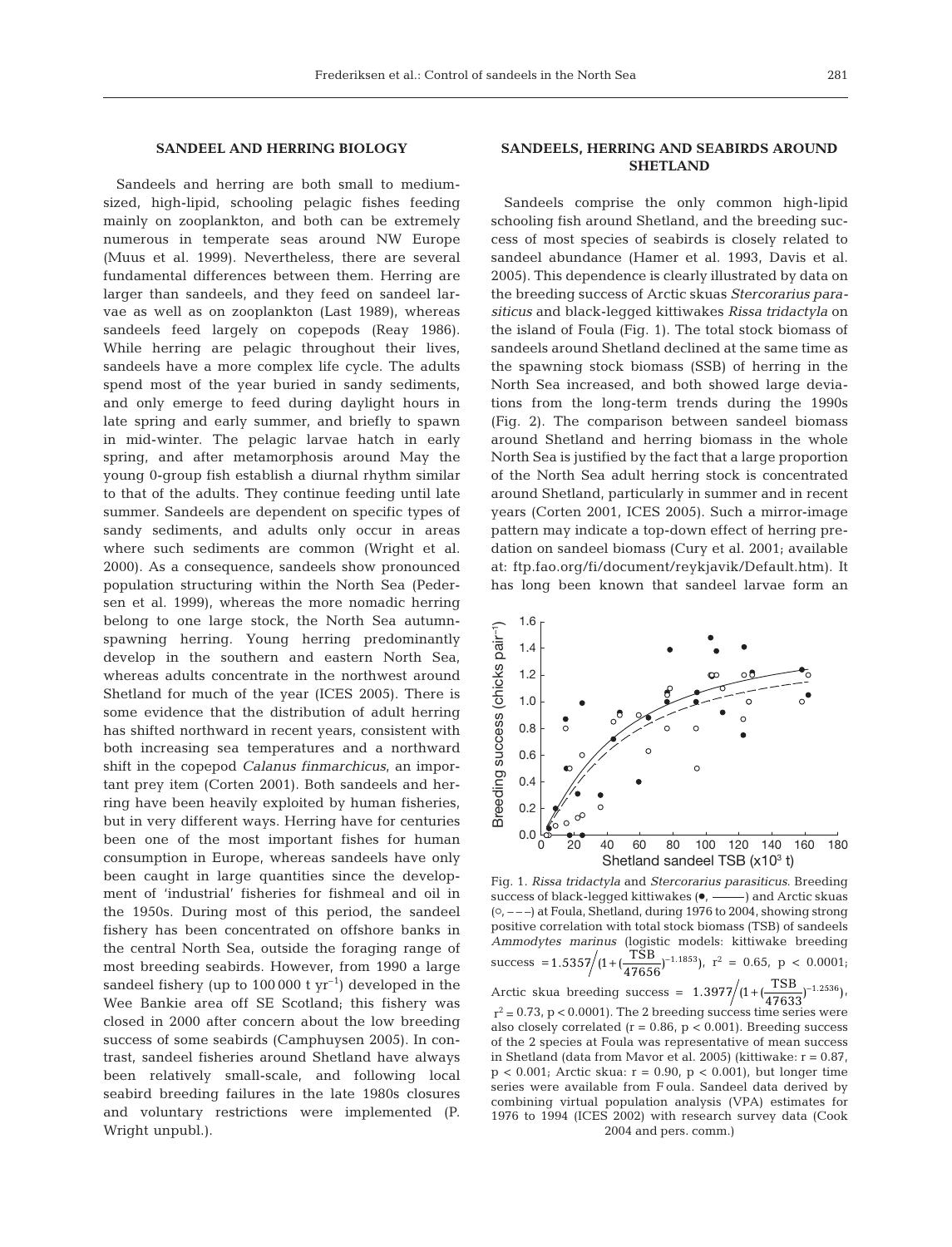Shetland sandeel TSB (x10<sup>3</sup> t)

Shetland sandeel

 $(x10^{3} +$ 

TSB

ച <sub>0</sub><br>2005

40

80

120

160



1975 1980 1985 1990 1995 2000 2005

important part of herring diet in spring (Hardy 1924, Last 1989). At the same time, herring are generalist predators, and it is unlikely that bottom-up effects of the abundance of one particular prey species, such as sandeels, would be an important determinant of herring stock size. Herring predation has previously been shown to affect stocks of another small pelagic, the capelin *Mallotus villosus* in the Barents Sea (Gjøsæter & Bogstad 1998). North Sea herring total stock biomass rose from 250 000 t in 1977 to 3.6 million t in 2004 (ICES 2005). Spawning stock biomass, which is concentrated in the northwest, rose to 2 million t in 2004. Dommasnes et al. (2004) estimated a consumption to biomass ratio of 4.5 for herring, with most consumption in spring and summer. This implies consumption of 9 million t of food by mature North Sea herring in 2004. If post-larval sandeels represented 10% of this (Last [1989] found that 23% of North Sea herring diet in May was post-larval sandeels), this would imply a consumption of 900 000 t of sandeels by mature herring in 2004, predominantly in the NW North Sea.

Other factors are also known to influence the abundance of Shetland sandeels. The extremely low sandeel biomass in 1987 to 1990, and by implication the seabird breeding failures observed during these

years (Hamer et al. 1993, this study), has been attributed to few sandeel larvae drifting in from spawning grounds around Orkney due to failure of the Fair Isle current (Proctor et al. 1998). It is unclear whether similar oceanographic events have played a role in the recent lack of sandeels. Human fisheries are unlikely to have had a major impact on Shetland sandeels in recent years. The Shetland fishery was never large (<7000 t in 1980s); it was closed from 1990 to 1995, and in most years since 1995 the annual catch has been less than 3000 t, at least 2 orders of magnitude less than the probable consumption of sandeels by herring.

#### **SANDEELS, PLANKTON AND SEABIRDS OFF EAST SCOTLAND**

Further south in the North Sea, off SE Scotland and NE England, sandeels are also the main prey of most seabird species (Wanless et al. 1998). Sandeels in this area constitute a self-contained aggregation with only limited contact with other aggregations (Gallego et al. 2004); this is reflected in black-legged kittiwake breeding success, which is correlated among colonies in this region, but not with other regions (Frederiksen et al. 2005). In contrast to Shetland, other fish prey is also available, and in particular young clupeids (mainly sprat *Sprattus sprattus*) are taken in some years by seabirds (Bull et al. 2004, Harris et al. 2004, Wilson et al. 2004). However, few adult herring occur in this part of the North Sea (ICES 2005). There are no long-term data on sandeel abundance in this area, but during the 1990s local sandeel biomass was reduced by an industrial fishery, and this was associated with low breeding success of black-legged kittiwakes on the Isle of May in the Firth of Forth (Rindorf et al. 2000). Sandeel abundance and black-legged kittiwake breeding success increased following the closure of the fishery in 2000, but a similar effect was not seen for other seabird species (Daunt et al. unpubl. data). Recently, we used 'Continuous Plankton Recorder' (CPR) data to develop an index of abundance of sandeel larvae, and this index was positively correlated with the breeding success of 4 seabird species in the following year, suggesting a dependence on 1 yr old sandeels (Frederiksen et al. 2006). The sandeel larval index was also strongly positively related to the abundance of phyto- and zooplankton, suggesting strong bottom-up control (Frederiksen et al. 2006). The index tended to be low during the 1990s, but whether this was related to the sandeel fishery is not clear.

In 2004, breeding success was exceptionally low for most seabird species on the Isle of May, despite sandeel larvae being abundant in the spring of 2003. Detailed studies showed that the energy content of

North Sea herring SSB (x103 t)

Vorth Sea herring SSB (x10<sup>3</sup> t)

 $0 \frac{1}{1975}$ 

500

1000

1500

2000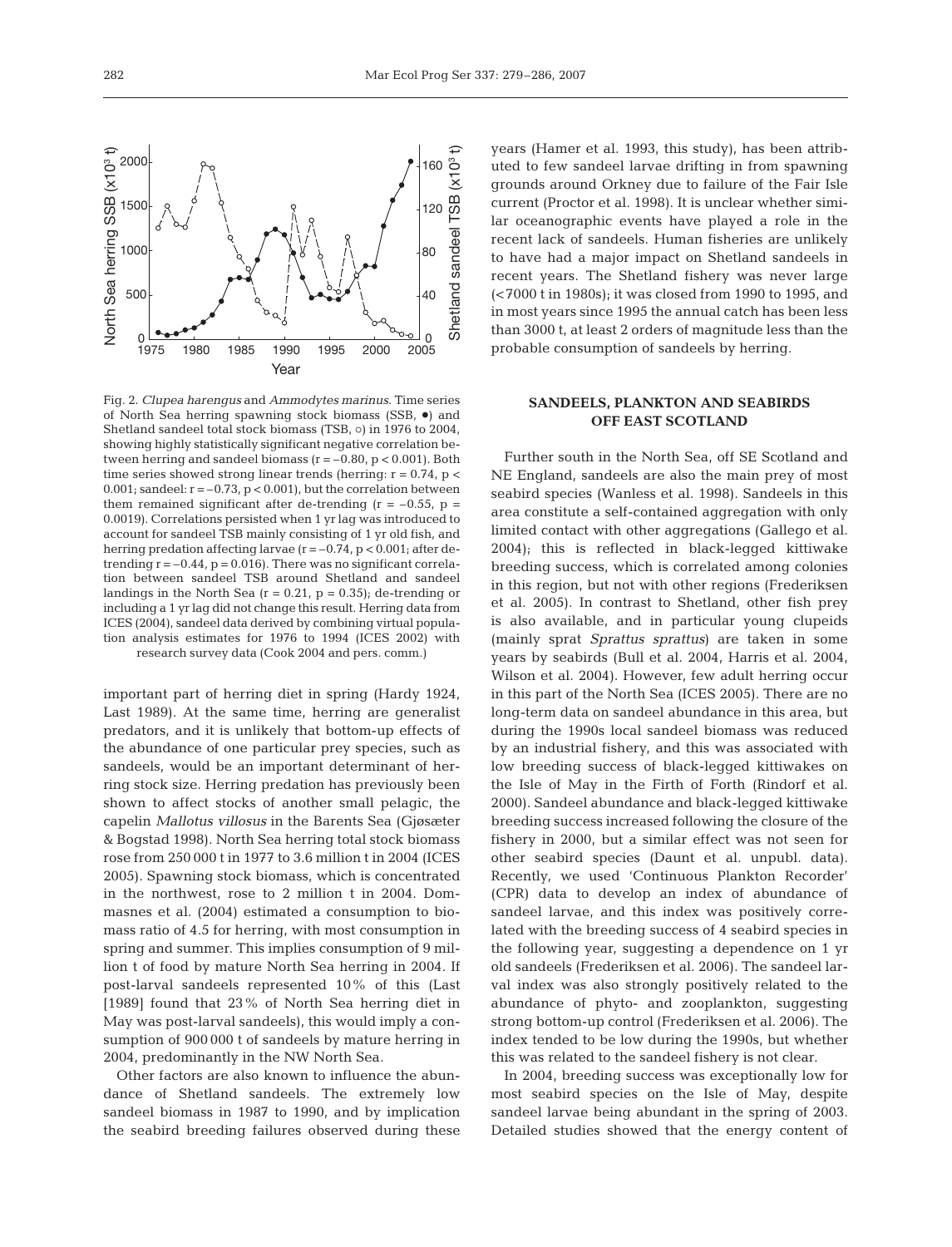both sandeels and sprat fed to seabird chicks in 2004 was extremely low, indicating poor food availability for the fish (Wanless et al. 2005). There is thus evidence suggesting that both abundance and quality of seabird prey is under bottom-up control in this region, which is likely to have affected seabird breeding success. A large-scale industrial fishery probably reduced sandeel abundance and consequently breeding success of some seabird species during the 1990s in this region (Rindorf et al. 2000, Frederiksen et al. 2004), but this fishery has been closed since 2000. Since much of the fishery effort was displaced just outside the closed area, the spatial overlap with seabird foraging areas was strongly reduced (Daunt et al. unpubl. data), and the fishery is unlikely to have affected sandeel availability to seabirds in 2004.

## **TOP-DOWN AND BOTTOM-UP CONTROL AT THE NORTH SEA ECOSYSTEM LEVEL**

Sandeel spawning stocks mainly consist of 2 yr old fish (ICES 2002), and are thus expected to be influenced by the strength of recruitment with a 2 yr lag. VPA estimates of sandeel SSB in the North Sea for 1983 to 2004 (ICES 2004) were negatively correlated with herring SSB 2 yr previously  $(r = -0.54, p = 0.0099)$ , indicating the possibility of top-down control of larval abundance. Our tentative estimate that herring may have consumed at least 900 000 t of sandeels in 2004 is consistent with this. There was no correlation between North Sea sandeel SSB and the CPR-based index of sandeel larval biomass off east Scotland 2 yr previously  $(r = -0.10, p = 0.67)$ . This lack of correlation may reflect differences in the spatial scale of the variables: the larval index is specific to 1 sandeel aggregation off east Scotland (Frederiksen et al. 2005), whereas the SSB estimates fail to account for population structure within the North Sea (Pedersen et al. 1999) and may be primarily determined by conditions on the main fishing grounds in the central North Sea. This emphasises that different processes may regulate sandeel abundance in different parts of the North Sea.

Ecosystem control of the North Sea food web is likely to be complex, although less complex than in the past (Pauly & Maclean 2003). To illustrate this complexity, we focus on the relationships between sandeels and herring, their prey and human fisheries (Fig. 3). The proximate cause of the low sandeel abundance and fishery landings in 2003 to 2005 seems to have been recruitment failures (ICES 2006), but these failures could have been driven by either top-down or bottomup processes. It is not clear whether fisheries have depressed sandeel abundance in the wider North Sea: estimated stock size was stable despite high landings



Fig. 3. Simplified diagram of some documented and probable trophic and climatic controls in the North Sea pelagic ecosystem. 1: bottom-up control of zooplankton by phytoplankton (Richardson & Schoeman 2004); 2: bottom-up control of sandeel larvae by zooplankton (Frederiksen et al. 2006); 3: bottom-up control of seabird breeding success by sandeels (Hamer et al. 1993, Frederiksen et al. 2006, this study); 4: topdown control of zooplankton by herring predation (Arrhenius 1997); 5: bottom-up control of herring by zooplankton (Corten 2001, Beaugrand 2004); 6: top-down control of sandeels by herring predation (this study); 7: top-down control of herring by human fisheries (Jennings et al. 2001); 8: local top-down control of sandeels by human fisheries (Rindorf et al. 2000); 9: climatic control of herring recruitment (Sætre et al. 2002); 10 and 11: climatic control of phyto- and zooplankton (Edwards & Richardson 2004, Hays et al. 2005); 12: climatic control of sandeel recruitment (not known if direct) (Arnott & Ruxton 2002)

for more than 20 yr, and landings constituted only a minor fraction of the total consumption of sandeels (Furness 2002). Nevertheless, depletion by fisheries may have been important on a local scale, such as off SE Scotland (Rindorf et al. 2000). While there is some evidence of a top-down effect of herring on sandeels, herring abundance may itself be influenced by several factors, including top-down, bottom-up and direct climatic effects. Human fisheries have exerted a strong top-down control on herring stocks, which were reduced to a fraction of their previous abundance (e.g. Jennings et al. 2001), but have recovered following fishery restrictions. It seems likely that plankton abundance will affect both growth and survival of herring larvae and recruitment to the spawning stock (Jennings et al. 2001, Beaugrand 2004), as well as the distribution of adults (Corten 2001). Climate may also affect herring directly: for the Norwegian spring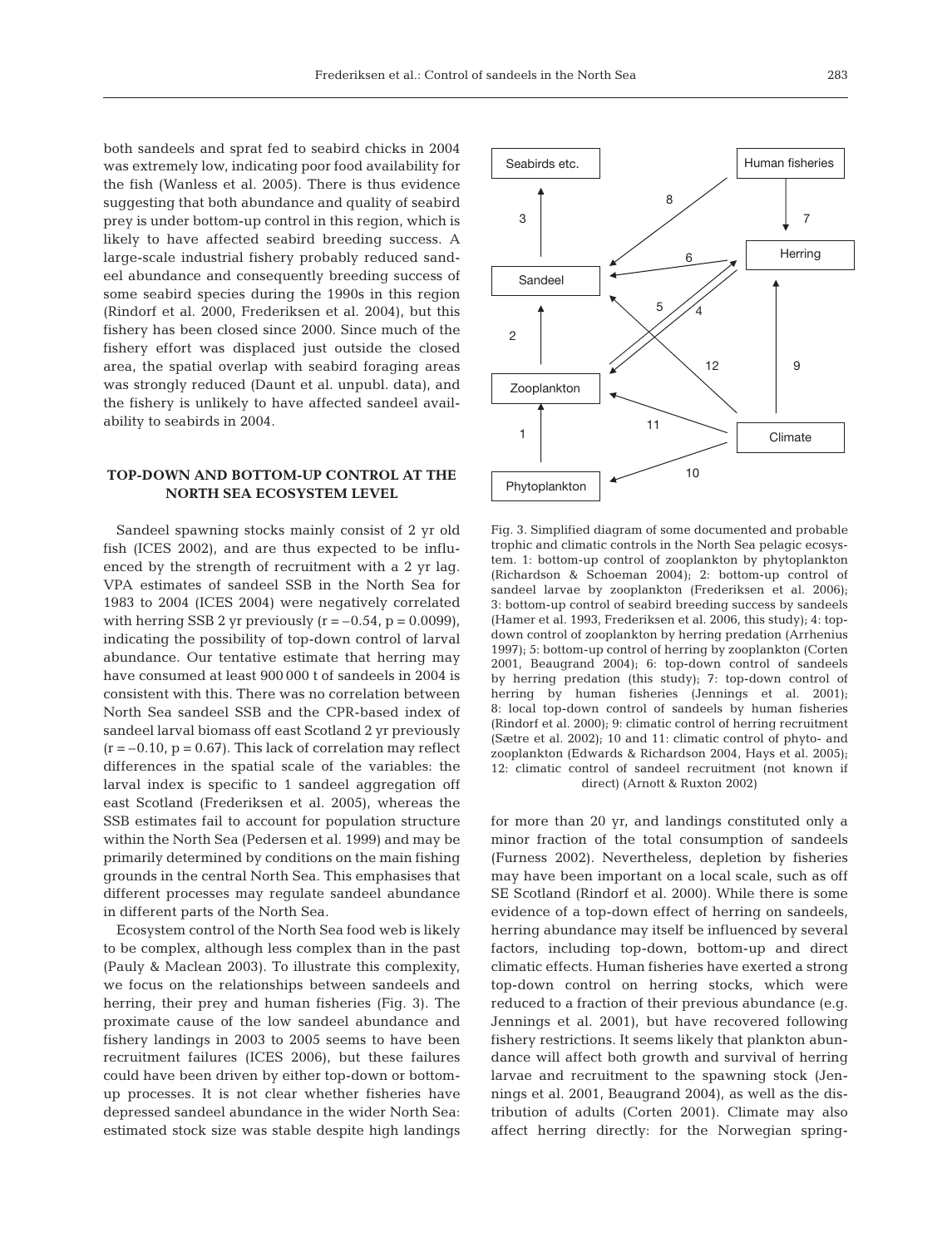spawning herring stock, recruitment is affected by oceanographic conditions determining retention and drift of larvae (Sætre et al. 2002). It is also possible that herring exert top-down control of zooplankton abundance in the North Sea, as has been observed in the Baltic Sea (Arrhenius 1997) and inferred in the Norwegian Sea (Dommasnes et al. 2004). The abundance and phenology of both phyto- and zooplankton are strongly influenced by climatic factors (Edwards & Richardson 2004, Richardson & Schoeman 2004), and zooplankton abundance during critical periods would be expected to have a strong impact on sandeel growth and survival (Frederiksen et al. 2006). Fig. 3 only shows a very simplified picture of potential trophic and climatic controls in this system; a full understanding would need to include (at least) the effects of other predatory fishes (e.g. mackerel *Scomber scombrus* and cod *Gadus morhua*), the abundance of which has been severely reduced in the North Sea by overfishing (Jennings et al. 2001, Jennings & Blanchard 2004), probably contributing to an earlier increase in sandeel abundance through release from a major top-down pressure (Sherman et al. 1981).

In summary, the available evidence suggests that there is substantial spatiotemporal variation in the relative importance of food availability, natural predation and fisheries for the regulation of sandeel abundance in the North Sea, and that top-down and bottom-up mechanisms may have simultaneous direct, indirect and interactive effects. Historical overfishing of predatory fishes such as cod may have led to a system dominated by bottom-up control (cf. Pauly & Maclean 2003, Halpern et al. 2006), but the recent increases in herring stocks may have reintroduced top-down predation pressure as an important driver of sandeel abundance, at least in some regions. Concluding that climate change was directly responsible for the seabird breeding failures in 2004 may thus be premature.

#### **IMPLICATIONS FOR RESEARCH**

Many marine ecosystems are driven by pronounced variation in the physical environment, such as the extent of sea ice (Hunt et al. 2002), upwelling or major circulation systems like the El Niño Southern Oscillation. In productive temperate shelf systems like the North Sea, effects of physical and climatic drivers are more subtle and difficult to document, although not necessarily less important. Detailed studies of potential drivers are thus needed to understand the dynamics of such systems. It is likely that top-down and bottom-up processes operate simultaneously and interact in the North Sea, with top-down processes potentially being more important at some times and in some areas (such

as around Shetland in recent years) than in others (cf. Hunt & McKinnell 2006). So how can researchers get closer to understanding when and where each type of control dominates? Controlled experiments are impossible in the open sea, and while ecosystem models may be useful, they generally rely on user-specified assumptions about dominant controls in the system and thus have limited ability to distinguish between top-down and bottom-up dominated systems. We believe that careful statistical analysis of multiple longterm data sets covering several trophic layers is the best way forward. Answering critically important questions will often require combining data from several different sources and using complex analytical methods such as multivariate statistics or hierarchical models in a Bayesian framework (Clark 2005). Much progress has been made along these lines in other marine ecosystems recently, such as the Bering Sea (Hunt et al. 2002, Macklin et al. 2002), the Baltic Sea (Bakun 2006, Österblom et al. 2006), the Benguela Current (Cury & Shannon 2004), the East Scotian Shelf (Choi et al. 2005, Frank et al. 2005) and the Barents Sea (Hjermann 2004, Hjermann et al. 2004). In the North Sea, long-term data on many species from all trophic levels exist, although they are held by many different academic and fishery-sector organisations in several countries. This fragmentation of the scientific community and related issues such as data ownership have delayed the development of an integrative research agenda, although recent short-term networks funded by (e.g.) the European Commission have started the process of integration. The challenge for marine scientists working in the North Sea, and for national and trans-national agencies funding marine research, is to create a permanent joined-up network that will allow effective collaboration across the range of very diverse organisations involved in ecosystem research. A priority issue should be to quantify regional variation at all trophic levels, and for main environmental and anthropogenic drivers. Only through such collaboration can we hope to understand and predict the impacts of fisheries and climate change on this important marine ecosystem (Stenseth et al. 2004, Heath 2005, Boyd et al. 2006).

### **IMPLICATIONS FOR FISHERIES MANAGEMENT**

In recent years, fisheries management in many parts of the world has started to shift from a traditional single-stock approach, exemplified by the EU Common Fisheries Policy, towards ecosystem-based resource management (Browman & Stergiou 2004, Barange 2005). The main driver for this shift has been the realisation that fisheries impact not only their tar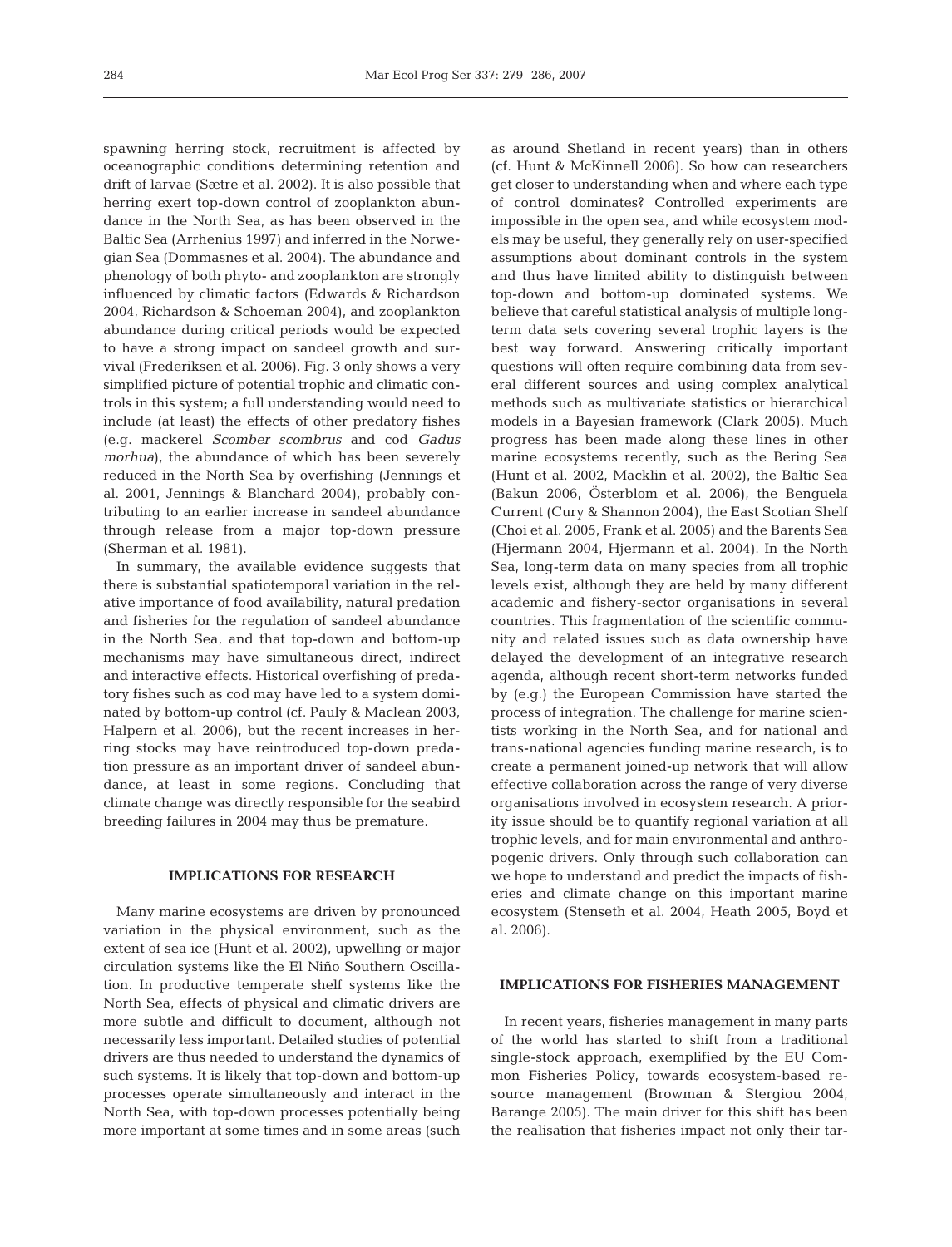get species, but also other components of the ecosystem. In order to implement such an approach, it is necessary to understand how extraction of one resource (a top-down pressure at a specific trophic level) affects other species. Predicting such indirect effects requires ecosystem models, such as 'Ecopath with Ecosim' (Christensen & Walters 2004) or 'ISIS-Fish' (Mahévas & Pelletier 2004), which allow users to specify trophic relationships among species in detail. As in all modelling exercises, the reliability of the predictions is dependent on the quality of input data and the robustness of the assumptions made in setting up the model. Specifically, erroneous specification of the balance of top-down and bottom-up control in a given predator–prey relationship can lead to misleading predictions (Christensen & Walters 2004). It is therefore critically important for sustainable management of marine bioresources to understand temporal, spatial and within-system variation in the importance of the 2 basic types of control. We recommend that fisheries modellers and managers examine the sensitivity of model outputs to assumptions about top-down or bottom-up control of key trophic links, such as the herring–sandeel relationship in the North Sea. Closer collaboration between the academic and fisheries research communities will be required to achieve these aims (Barange 2005).

*Acknowledgements.* We thank F. Daunt, D. Grémillet and 2 anonymous referees for constructive criticism of an earlier draft of this paper. R.W.F was funded by the Leverhulme Trust.

#### LITERATURE CITED

- Anonymous (2005) Commission regulation (EC) No 1147/2005 of 15 July 2005 prohibiting fishing for sandeel with certain fishing gears in the North Sea and the Skagerrak. Off J Eur Union (Bruxelles) 48:19
- Arnott SA, Ruxton GD (2002) Sandeel recruitment in the North Sea: demographic, climatic and trophic effects. Mar Ecol Prog Ser 238:199–210
- Arrhenius F (1997) Top-down controls by young-of-the-year herring (*Clupea harengus*) in the northern Baltic proper. In: Forage fishes in marine ecosystems. Alaska Sea Grant College Program. AK-SG-97–01. University of Alaska, Fairbanks, AK, p 77–86
- Bakun A (2006) Wasp-waist populations and marine ecosystem dynamics: navigating the 'predator pit' topographies. Prog Oceanogr 68:271–288
- Barange M (2005) Science for sustainable marine bioresources. A report for NERC, DEFRA and SEERAD, GLOBEC International Project Office, Plymouth
- Beaugrand G (2004) The North Sea regime shift: evidence, causes, mechanisms and consequences. Prog Oceanogr 60:245–262
- Boyd IL, Wanless S, Camphuysen CJ (eds) (2006) Top predators in marine ecosystems: their role in monitoring and management. Cambridge University Press, Cambridge

Browman HI, Stergiou KI (2004) Theme Section: Perspectives

on ecosystem-based approaches to the management of marine resources. Mar Ecol Prog Ser 274:269–303

- Bull J, Wanless S, Elston DA, Daunt F, Lewis S, Harris MP (2004) Local-scale variability in the diet of black-legged kittiwakes *Rissa tridactyla*. Ardea 92:43–52
- Camphuysen CJ (ed) (2005) Understanding marine foodweb processes: an ecosystem approach to sustainable sandeel fisheries in the North Sea. IMPRESS final report. Royal Netherlands Institute for Sea Research, Texel
- Choi JS, Frank KT, Petrie BD, Leggett WC (2005) Integrated assessment of a large marine ecosystem: a case study of the devolution of the Eastern Scotian Shelf, Canada. Oceanogr Mar Biol Annu Rev 43:47–67
- Christensen V, Walters CJ (2004) Ecopath with Ecosim: methods, capabilities and limitations. Ecol Model 172:109–139
- Clark JS (2005) Why environmental scientists are becoming Bayesians. Ecol Lett 8:2–14
- Cook RM (2004) Estimation of the age-specific rate of natural mortality for Shetland sandeels. ICES J Mar Sci 61:159–164
- Corten A (2001) Northern distribution of North Sea herring as a response to high water temperatures and/or low food abundance. Fish Res 50:189–204
- Cury P, Shannon L (2004) Regime shifts in upwelling ecosystems: observed changes and possible mechanisms in the northern and southern Benguela. Prog Oceanogr 60: 223–243
- Davis SE, Nager RG, Furness RW (2005) Food availability affects adult survival as well as breeding success of parasitic jaegers. Ecology 86:1047–1056
- Dommasnes A, Melle W, Dalpadado P, Ellertsen B (2004) Herring as a major consumer in the Norwegian Sea. ICES J Mar Sci 61:739–751
- Edwards M, Richardson AJ (2004) Impact of climate change on marine pelagic phenology and trophic mismatch. Nature 430:881–884
- Edwards M, Beaugrand G, Reid PC, Rowden AA, Jones MB (2002) Ocean climate anomalies and the ecology of the North Sea. Mar Ecol Prog Ser 239:1–10
- Frank KT, Petrie B, Choi JS, Leggett WC (2005) Trophic cascades in a formerly cod-dominated ecosystem. Science 308:1621–1623
- Frederiksen M, Wanless S, Harris MP, Rothery P, Wilson LJ (2004) The role of industrial fisheries and oceanographic change in the decline of North Sea black-legged kittiwakes. J Appl Ecol 41:1129–1139
- Frederiksen M, Wright PJ, Heubeck M, Harris MP, Mavor RA, Wanless S (2005) Regional patterns of kittiwake *Rissa tridactyla* breeding success are related to variability in sandeel recruitment. Mar Ecol Prog Ser 300:201–211
- Frederiksen M, Edwards M, Richardson AJ, Halliday NC, Wanless S (2006) From plankton to top predators: bottomup control of a marine food web across four trophic levels. J Anim Ecol 75:1259–1268
- Furness RW (2002) Management implications of interactions between fisheries and sandeel-dependent seabirds and seals in the North Sea. ICES J Mar Sci 59:261–269
- Furness RW, Tasker ML (2000) Seabird–fishery interactions: quantifying the sensitivity of seabirds to reductions in sandeel abundance, and identification of key areas for sensitive seabirds in the North Sea. Mar Ecol Prog Ser 202: 253–264
- Gallego A, Heath MR, Cook B (2004) The origin and destination of sandeel larvae sampled in the northern North Sea: bio-physical modelling simulation results. Int Counc Explor Sea Comm Meet 2004/P:09:1–13
- Gjøsæter H, Bogstad E (1998) Effects of the presence of herring (*Clupea harengus*) on the stock-recruitment relation-